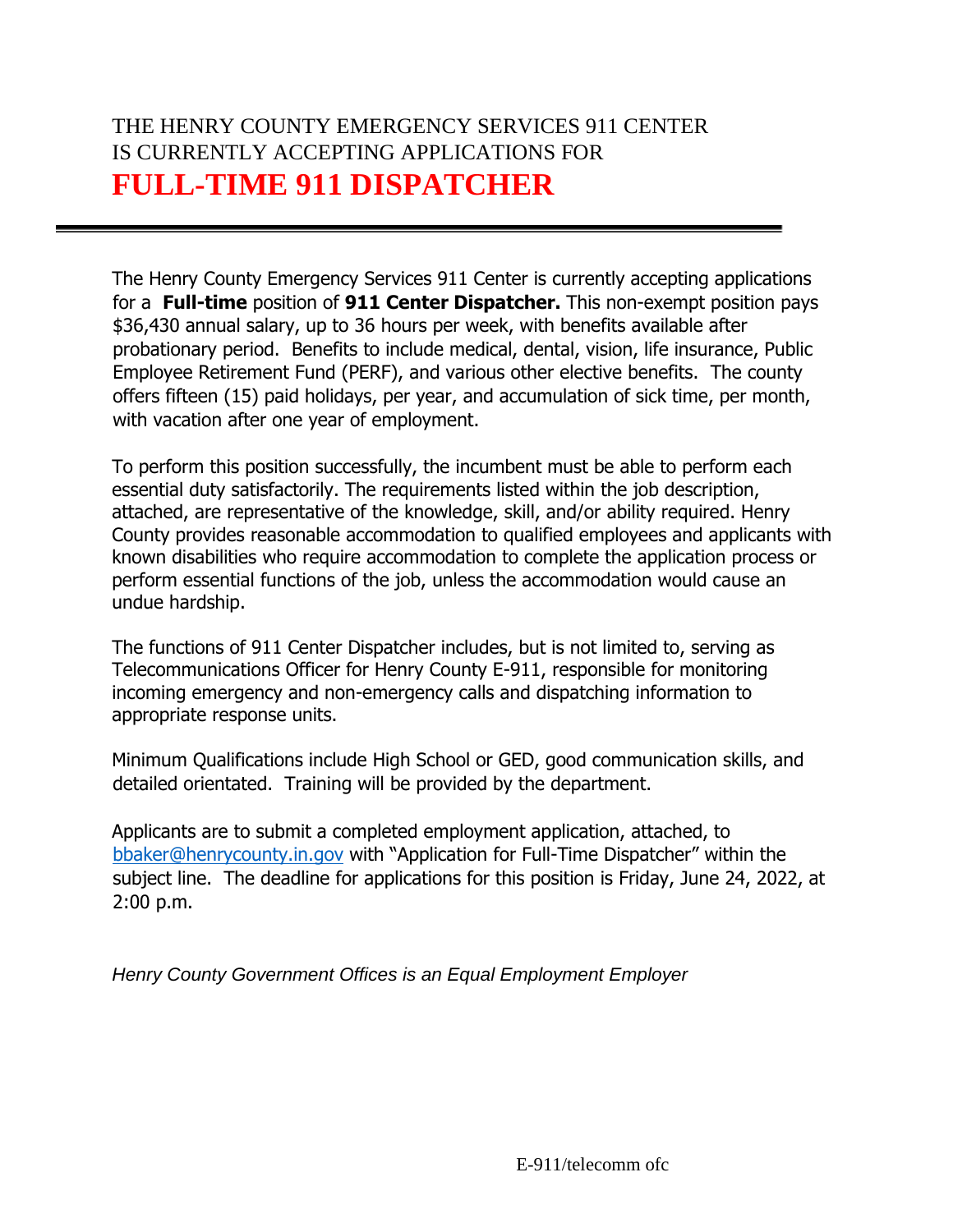#### **POSITION DESCRIPTION COUNTY OF HENRY, INDIANA**

| <b>POSITION:</b>      | <b>Telecommunications Officer</b>                     |
|-----------------------|-------------------------------------------------------|
| <b>DEPARTMENT:</b>    | E-911                                                 |
| <b>WORK SCHEDULE:</b> | <b>Hours as scheduled</b>                             |
| <b>JOB CATEGORY:</b>  | <b>POLE</b> (Protective Occupations, Law Enforcement) |

## **DATE WRITTEN: August 1993 STATUS: Full-time DATE REVISED: June 2015 FLSA STATUS: Non-exempt**

**To perform this position successfully, an individual must be able to perform each essential duty satisfactorily. The requirements listed in this document are representative of the knowledge, skill, and/or ability required. Henry County provides reasonable accommodation to qualified employees and applicants with known disabilities who require accommodation to complete the application process or perform essential functions of the job, unless the accommodation would cause an undue hardship.** 

Incumbent serves as Telecommunications Officer for Henry County E-911, responsible for monitoring incoming emergency and non-emergency calls and dispatching information to appropriate response units.

### **DUTIES:**

Receives all emergency-related calls, gathers maximum amount of information in minimum amount of time, determines appropriate response and dispatches Police, Fire, EMS and/or other local emergency personnel accordingly.

Maintains and tracks current status of all police, fire, EMS, command and response personnel, assessing unit safety and need for backup, and dispatching backup units as necessary.

Receives incoming non-emergency/information-related calls, determines nature of call, responds to inquiries, routes caller to appropriate individual/department, takes message and/or forwards calls to voice mail.

Enters all emergency and non-emergency dispatch data and shift activities in Computer Aided Dispatch (CAD) as required.

Receives and transmits computer teletypes pertaining to, but not limited to, criminal histories, drivers' licenses, vehicle registrations, protective orders, gun permits, runaways, wanted and missing persons, AMBER alerts, and stolen property and vehicles.

Verifies, enters and maintains accurate IDACS/NCIC information for the Department and other law enforcement agencies, researching and retrieving information as requested.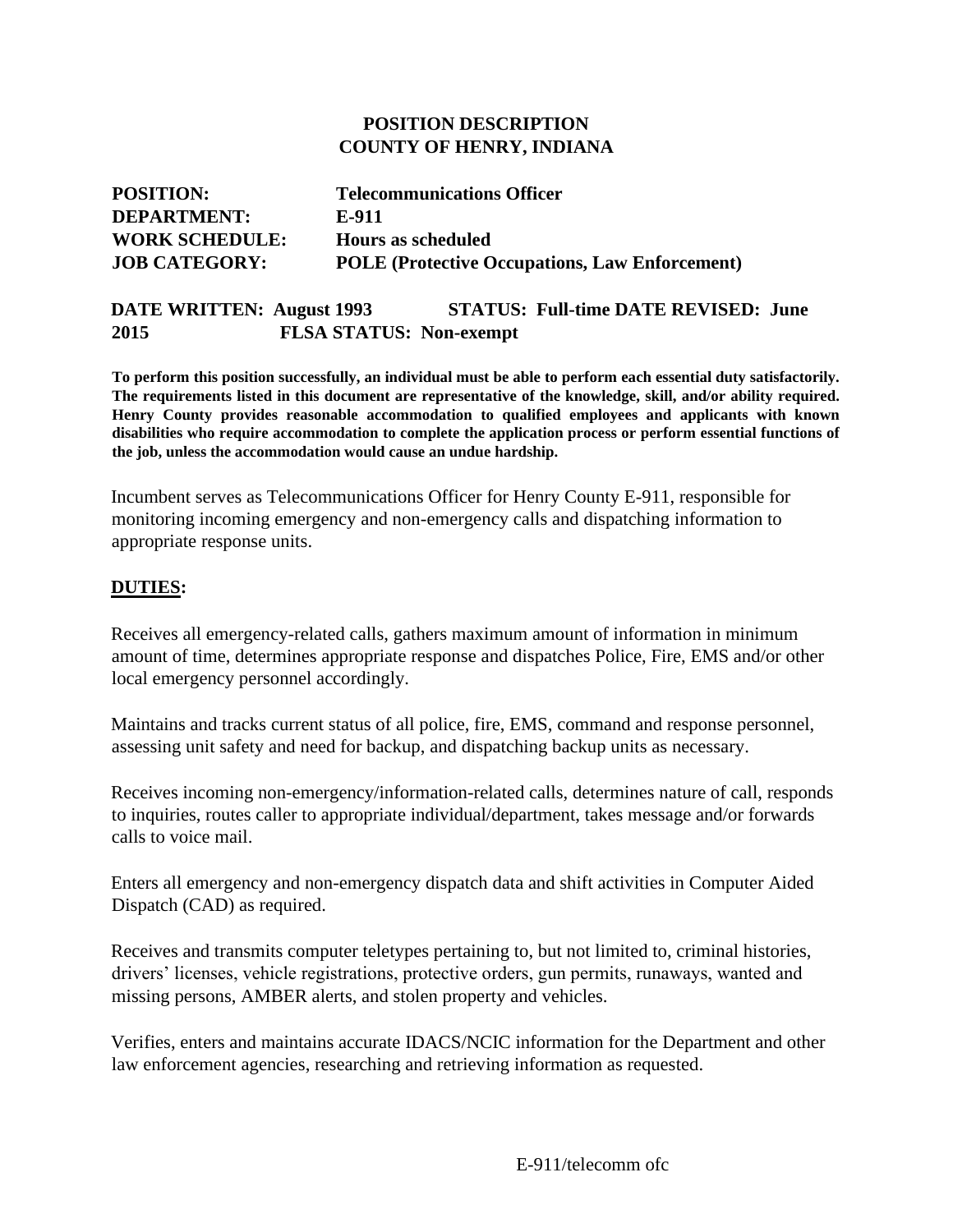Provides emergency/medical instructions as needed, comforts emotionally distraught persons, and utilizes mapping to locate 911 calls and provide directions.

Pages Hospice, Red Cross, County Coroner, Hazmat and/or SWAT as situations demand. Contacts and works with Public Works, utilities, wrecker/tow services, telephone companies, wireless phone companies, and alarm companies as needed.

Gathers weather information and submits to the National Weather Service. Provides road and weather conditions to other County departments, hospitals, schools, and the general public as warranted.

Performs data entry and record keeping in various programs and updates County-wide information for businesses, addresses, and emergency contacts.

Performs warrant checks, visitor checks, and administrative messaging for Jail staff.

Monitors, reviews, and communicates through email as necessary.

Tests radio function and paging system on a regular basis and notifies supervisor of problems.

Periodically attends prescribed training programs for certification/re-certification in specialized areas as required.

Maintains neat and orderly work area.

Performs related duties as assigned.

## **I. JOB REQUIREMENTS AND DIFFICULTY OF WORK:**

High school diploma or GED.

Possession of or ability to obtain and maintain possession of all required certifications, including, but not limited to, First Responder/CPR, IDACS/NCIC, and Emergency Medical Dispatch certifications.

Ability to meet all department hiring requirements, including passage of a drug test.

Working knowledge of and ability to make practical application of standard practices, procedures, rules and regulations of the Department and ability to take authoritative action as situations demand.

Complete knowledge of local geography and ability to read maps, use emergency code terminology, and quickly, clearly and calmly respond during stressful situations.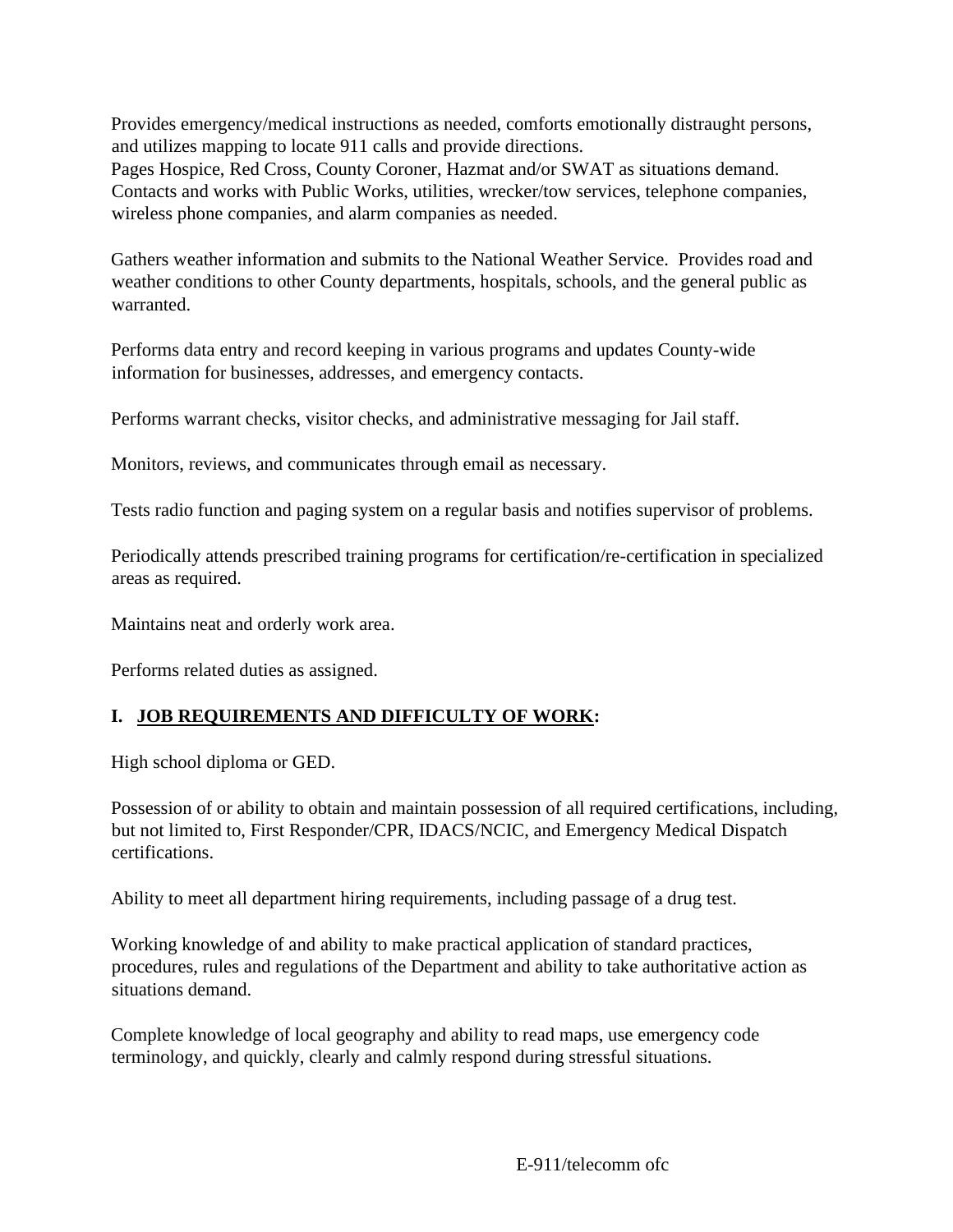Working knowledge of standard English grammar, spelling and punctuation, and ability to condense large amounts of information into coherent typed remarks. Ability to complete written reports within Department deadlines.

Working knowledge of radio frequencies, codes, procedures and limitations and ability to speak clearly and distinctly, hear and be heard and understood when communicating in person, by radio, or by telephone.

Practical knowledge of area law enforcement, EMS and fire demands, and ability to effectively perform essential duties of the position without posing a direct threat to the health and safety of self and other individuals in the workplace.

Ability to type with speed and accuracy and properly operate a variety of standard office and communications equipment, including computer, E-911 system, two-way radio, computerized telephone system, weather radio, paging system, copier, scanner, and fax machine.

Ability to effectively communicate orally and in writing with co-workers, other County departments, police and fire personnel, emergency services, public safety agencies, Jail, hospital, utility companies, wrecker services, and members of the public, including being sensitive to professional ethics, gender, cultural diversities and disabilities.

Ability to provide public access to or maintain confidentiality of Department information and records according to state requirements.

Ability to comply with all employer and Department policies and work rules, including, but not limited to, attendance, safety, drug-free workplace, and personal conduct.

Ability to competently serve the public with diplomacy and respect, including occasional encounters with irrational/distraught/hostile/misinformed persons.

Ability to understand, memorize, retain, and carry out oral and written instructions and present findings in oral or written form.

Ability to compile, compare, analyze, evaluate and coordinate data, make determinations, and take action based on data analysis.

Ability to add, subtract, multiply, divide, and calculate decimals and percentages.

Ability to work with minimum supervision and with others in a team environment, often amidst frequent distractions, interruptions and time constraints.

Ability to establish priorities and accomplish multiple tasks in a limited time.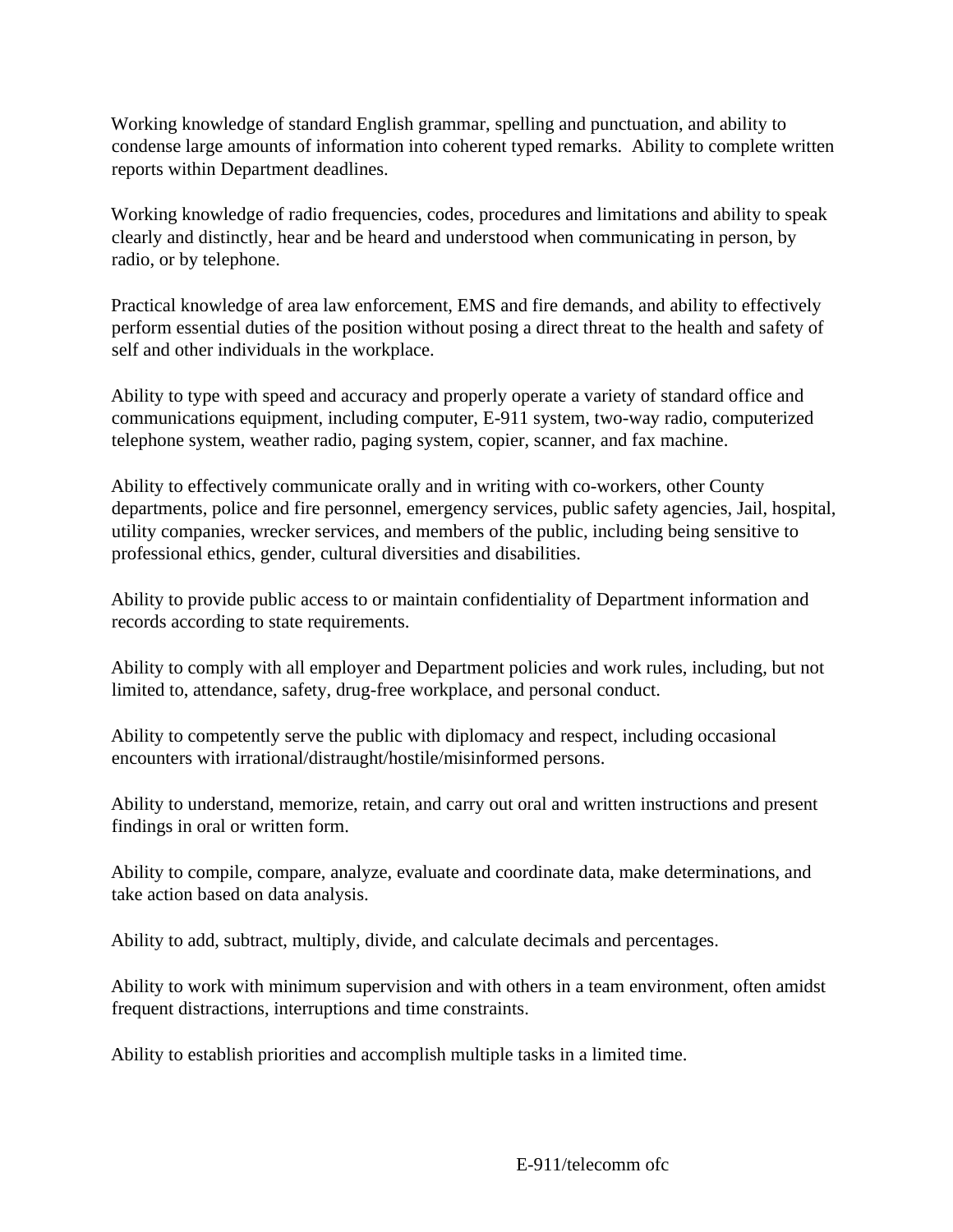Ability to work irregular and/or extended hours, evenings and weekends as scheduled.

# **II. RESPONSIBILITY:**

Incumbent performs duties according to a formal schedule, with work priorities primarily determined by supervisor and service needs of the public. Assignments are guided by definite objectives using a variety of methods or procedures, with incumbent referring to supervisor for unusual or unprecedented matters. Incumbent receives indirect or occasional supervision and has moderate flexibility in the job. On rare occasions, decisions are made in the absence of specific policies and procedures, and/or guidance from supervisor. Errors in incumbent's work are primarily detected or prevented through procedural safeguards, prior instructions from supervisor, and/or notification from other departments, agencies or the public. Errors in decision could result in inconvenience to other agencies or the public, substantial property loss, and/or endangerment/loss of life to emergency service workers or members of the public.

# **III. PERSONAL WORK RELATIONSHIPS:**

Incumbent maintains frequent contact with co-workers, other County departments, police and fire personnel, emergency services, public safety agencies, Jail, hospital, utility companies, wrecker services, and members of the public for purposes of giving/receiving information, responding to emergency/non-emergency calls, and dispatching personnel.

Incumbent reports directly to Telecommunications Supervisor.

# **IV. PHYSICAL EFFORT AND WORK ENVIRONMENT:**

Incumbent performs duties in a communications center, involving sitting/walking at will, keyboarding, close/distance vision, color perception, ability to adjust focus, handling/fingering objects, hearing sounds/communication, and speaking clearly. Incumbent is frequently exposed to stressful situations associated with emergency requests for assistance and typically performs duties in a restricted seated position with little or no opportunity for breaks during shift.

Incumbent works extended and/or irregular hours, evenings and weekends as scheduled.